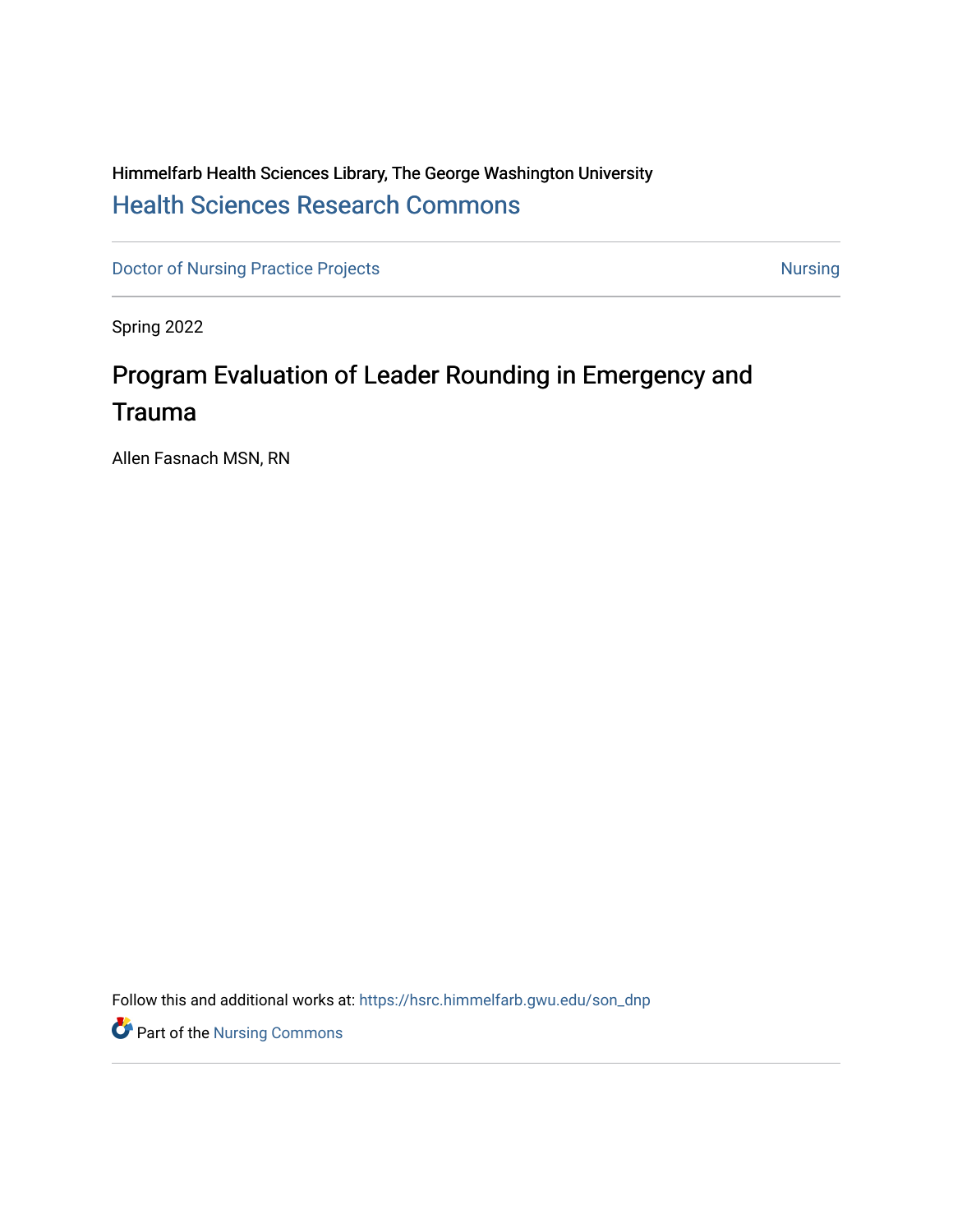Program Evaluation of Leader Rounding in Emergency and Trauma.

Presented to the Faculty of the School of Nursing

The George Washington University

In partial fulfillment of the

requirements for the degree of

Doctor of Nursing Practice

Allen Fasnacht MSN, RN

DNP Project Team

Christine Pintz, PhD, FNP-BC, FAANP

Lisa Kidin, PhD, MHA, MSN, RN, CPHQ, NEA-BC

May 2022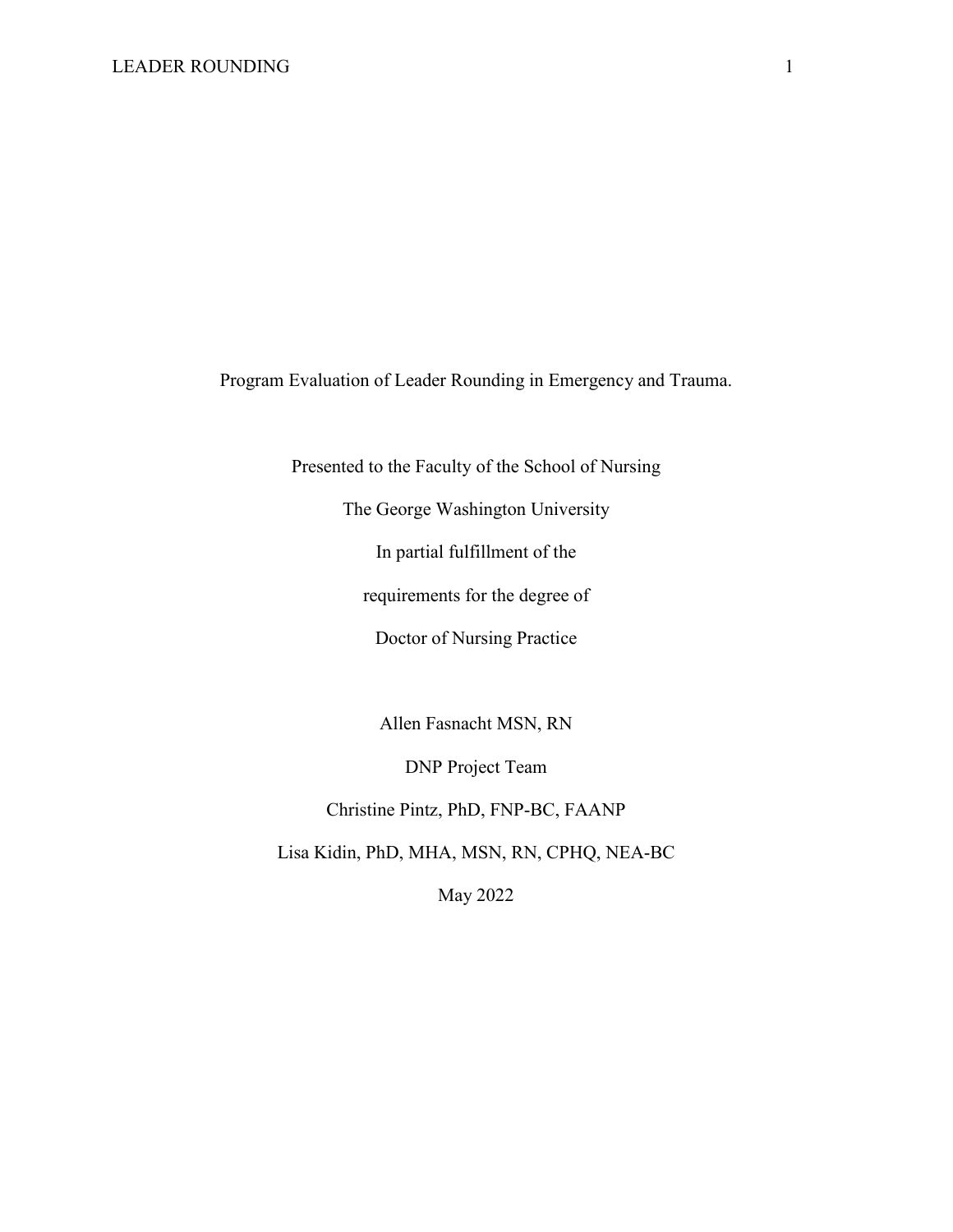#### **Background:**

Patient satisfaction scores are an area of priority for hospitals throughout the United States because of their association with quality outcomes for the patients (Davenport, O'Connor, Szychowski, Landry, & Hernandez, 2017). This healthcare organization implemented the practice of nurse leader rounding over the last five years with the goal of leaders rounding on 75% or greater of the units' populations without any organizational sustainment or achievement of upper decile patient satisfaction scores.

#### **Aims:**

The aim of this project was to utilize the Centers for Disease Control Framework for a Program Evaluation to evaluate the redesigned leadership rounding program for patients in the emergency department and trauma services within a tertiary care hospital.

#### **Methods:**

After engaging the stakeholders and obtaining a current description of the leader rounding program and available data as a guide, the group proposed three key changes that they felt would improve the rounding process and the associated outcomes as measures of programmatic success.

#### **Results:**

The leader rounding compliance showed that there was a significantly higher proportion of days with leaders meeting target rounding although there was no statistical difference in the mean likelihood of recommending the facility patient satisfaction scores This QI process provided an objective review of the program evaluation in order to provide clear vision around leader rounding.